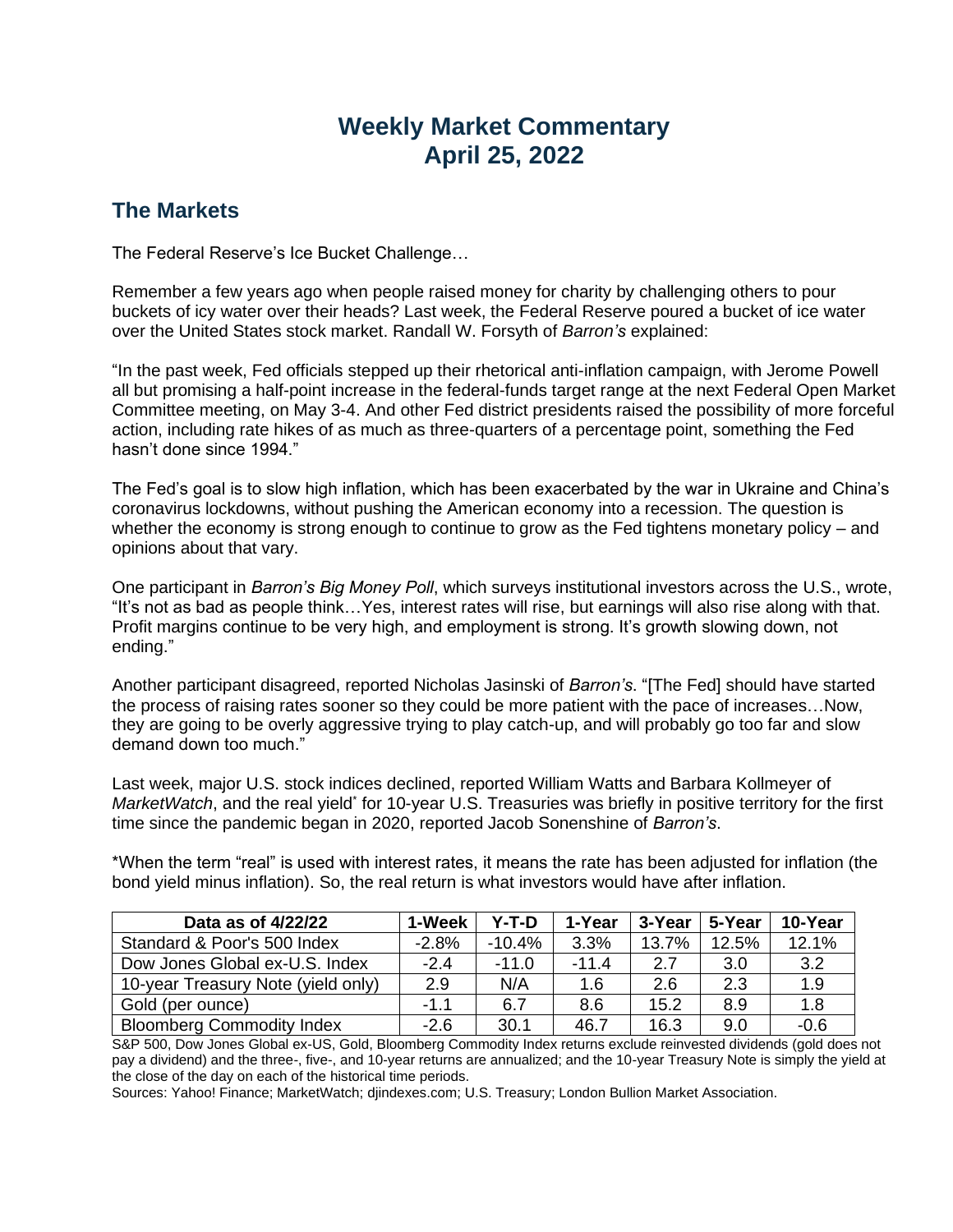Past performance is no guarantee of future results. Indices are unmanaged and cannot be invested into directly. N/A means not applicable.

**STOCK MARKETS AREN'T THE ONLY THING THAT'S BEEN VOLATILE.** Consumer sentiment has been bouncing around, too. The preliminary results for the April University of Michigan Survey of Consumer Sentiment showed that sentiment jumped 10 percent from March to April, primarily because consumers are feeling more optimistic about the future.

However, the Consumer Sentiment Index is down 25 percent from April of last year. It's a remarkable change when you consider what has happened in the economy over the last 12 months. For example:

- **More people are working**. The unemployment rate was 3.6 percent in March, down from 6.0 percent in March of last year, according to the Bureau of Labor Statistics.
- **Fewer people are filing for unemployment**. Last week, we learned the 4-week average of unemployment claims was 177,250, down from 610,000 in 2021, according to the Department of Labor.
- **The economy continues to grow**. The Manufacturing PMI® , which measures growth in the manufacturing sector, was 57.1 percent in March, the  $20<sup>th</sup>$  consecutive month of economic expansion. That's a slower pace of growth than last year's 64.7 percent. However, readings above 50 percent mean the economy is growing.
- **Wages are higher**. Average hourly earnings have risen 5.6 percent over the last 12 months, according to the March unemployment report. While the increase has not outpaced inflation in all industries, it has in some. The year-over-year growth rate in hourly earnings was 6.5 percent for retail trades, 6.6 percent in professional and business services, 7.9 percent in transportation and warehousing, and 11.8 percent in leisure and hospitality, reported Andrew Keshner of *MarketWatch*.
- **Inflation is higher, too**. As we've mentioned before, there are a lot of different ways to measure inflation. No matter which way you look at it, inflation is significantly higher than it was last year. The headline *Consumer Price Index* showed prices were up 8.5 percent in March, while core inflation (excluding food and energy prices) was 6.5 percent.
- **Company earnings are strong**. Despite inflation and geopolitical turmoil, companies were profitable during the first quarter of 2022. With 20 percent of companies in the Standard & Poor's 500 Index reporting on earnings so far, 79 percent have reported better-than-expected earnings, reported John Butters of FactSet.

It's interesting to note that recent surveys have identified a disconnect between the strength of the economy and Americans' beliefs about the economy. A February 2022 survey conducted by Navigator Research found that 35 percent of Americans thought the economy was experiencing greater job losses than usual. A February 2022 Gallup Poll found that 42 percent of those surveyed thought the economy was performing poorly.

Nobel Prize-winning economist Robert Shiller has written that strong narratives – true or false stories that catch on with the public – influence people's thinking and decision-making around markets and the economy. The gap between Americans' perceptions that the economy has performed poorly and is losing jobs and the reality, which is that we've experienced a period of strong jobs growth and economic expansion, provide food for thought.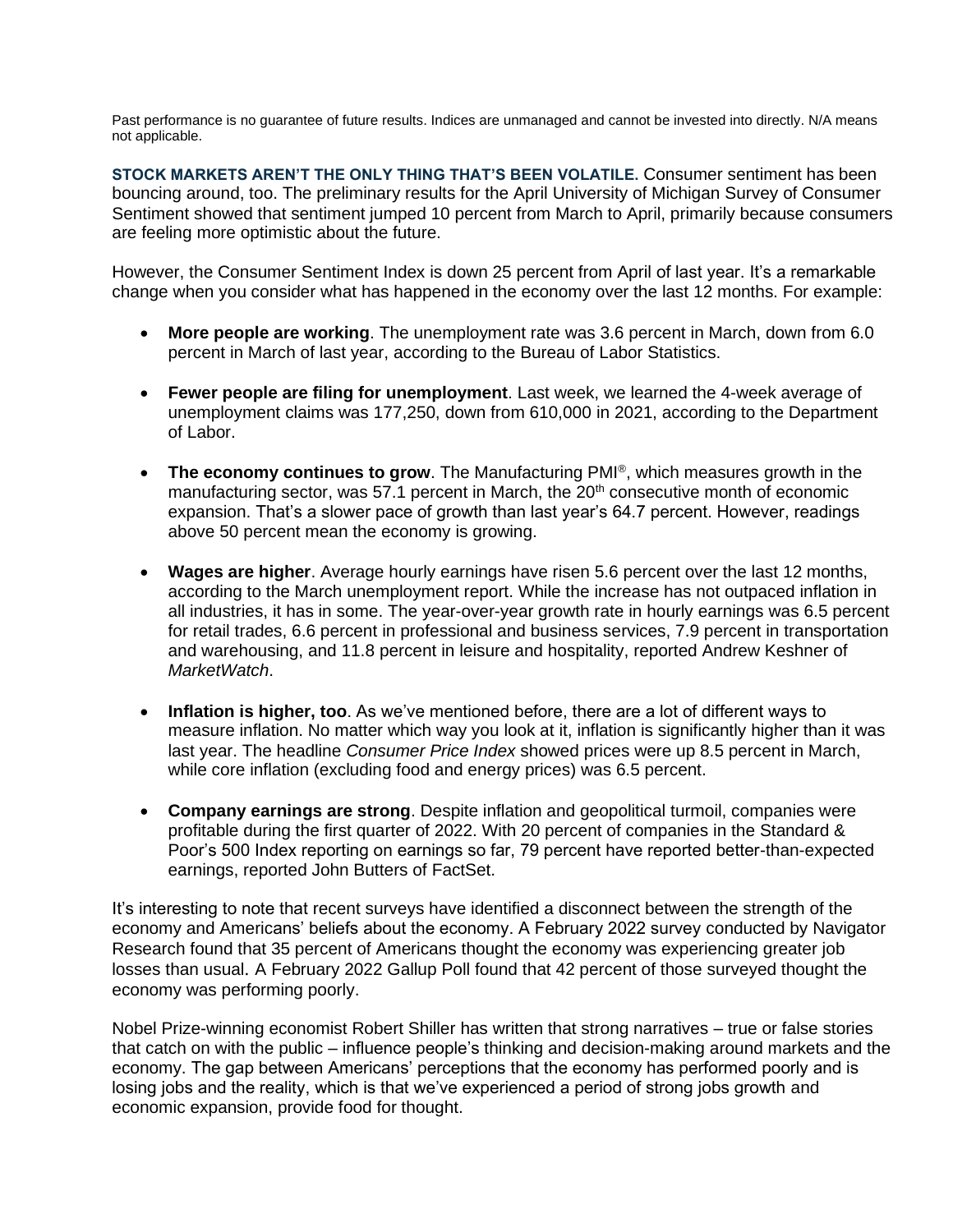What stories about markets and the economy have resonated with you recently?

### **Weekly Focus – Think About It**

"We are all storytellers. We all live in a network of stories. There isn't a stronger connection between people than storytelling."

*—Jimmy Neil Smith, founder, International Storytelling Center*

Best regards,

### *Bobby*

Robert J. Cummings, CFP®, AIF®, CFBS, CLTC President Cummings Wealth Management Group [www.cummingswealth.com](http://www.cummingswealth.com/) 843-884-9898

P.S. Please feel free to forward this commentary to family, friends or colleagues. If you would like us to add them to the list, please reply to this email with their email address and we will ask for their permission to be added.

\* Securities and advisory services offered through Commonwealth Financial Network, Member FINRA/SIPC, a registered investment advisor.

\* These views are those of Carson Coaching, not the presenting Representative, the Representative's Broker/Dealer, or Registered Investment Advisor, and should not be construed as investment advice.

\* This newsletter was prepared by Carson Coaching. Carson Coaching is not affiliated with the named firm or broker/dealer. \* Government bonds and Treasury Bills are guaranteed by the U.S. government as to the timely payment of principal and interest and, if held to maturity, offer a fixed rate of return and fixed principal value. However, the value of fund shares is not guaranteed and will fluctuate.

\* Corporate bonds are considered higher risk than government bonds but normally offer a higher yield and are subject to market, interest rate and credit risk as well as additional risks based on the quality of issuer coupon rate, price, yield, maturity, and redemption features.

\* The Standard & Poor's 500 (S&P 500) is an unmanaged group of securities considered to be representative of the stock market in general. You cannot invest directly in this index.

\* All indexes referenced are unmanaged. The volatility of indexes could be materially different from that of a client's portfolio. Unmanaged index returns do not reflect fees, expenses, or sales charges. Index performance is not indicative of the performance of any investment. You cannot invest directly in an index.

\* The Dow Jones Global ex-U.S. Index covers approximately 95% of the market capitalization of the 45 developed and emerging countries included in the Index.

\* The 10-year Treasury Note represents debt owed by the United States Treasury to the public. Since the U.S. Government is seen as a risk-free borrower, investors use the 10-year Treasury Note as a benchmark for the long-term bond market.

\* Gold represents the 3:00 p.m. (London time) gold price as reported by the London Bullion Market Association and is expressed in U.S. Dollars per fine troy ounce. The source for gold data is Federal Reserve Bank of St. Louis (FRED), https://fred.stlouisfed.org/series/GOLDPMGBD228NLBM.

\* The Bloomberg Commodity Index is designed to be a highly liquid and diversified benchmark for the commodity futures market. The Index is composed of futures contracts on 19 physical commodities and was launched on July 14, 1998. \* The DJ Equity All REIT Total Return Index measures the total return performance of the equity subcategory of the Real Estate Investment Trust (REIT) industry as calculated by Dow Jones.

\* The Dow Jones Industrial Average (DJIA), commonly known as "The Dow," is an index representing 30 stock of companies maintained and reviewed by the editors of The Wall Street Journal.

\* The NASDAQ Composite is an unmanaged index of securities traded on the NASDAQ system.

\* International investing involves special risks such as currency fluctuation and political instability and may not be suitable for all investors. These risks are often heightened for investments in emerging markets.

\* Yahoo! Finance is the source for any reference to the performance of an index between two specific periods.

\* The risk of loss in trading commodities and futures can be substantial. You should therefore carefully consider whether such trading is suitable for you in light of your financial condition. The high degree of leverage is often obtainable in commodity trading and can work against you as well as for you. The use of leverage can lead to large losses as well as gains.